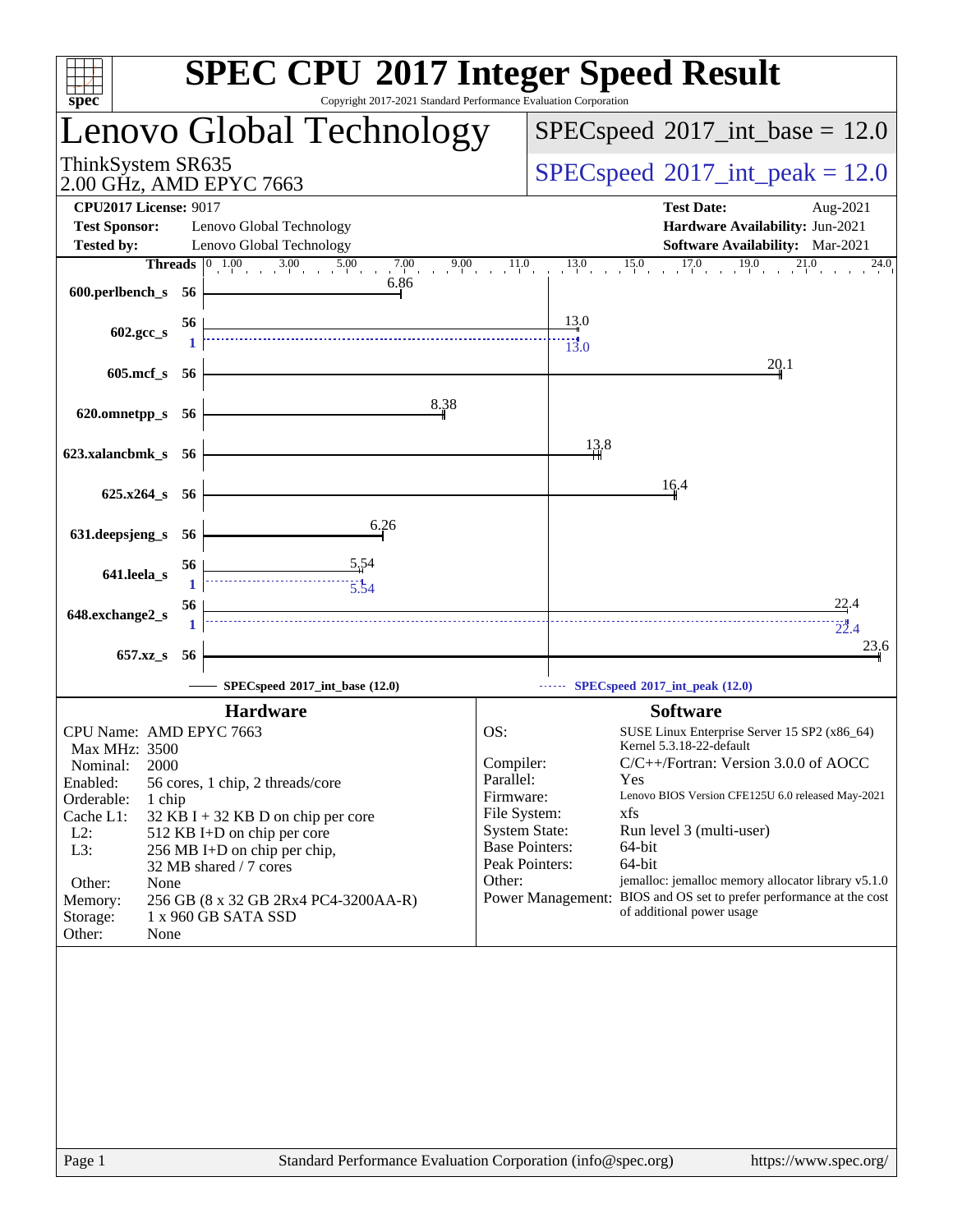

Copyright 2017-2021 Standard Performance Evaluation Corporation

# Lenovo Global Technology

2.00 GHz, AMD EPYC 7663

 $SPECspeed*2017\_int\_base = 12.0$  $SPECspeed*2017\_int\_base = 12.0$ 

ThinkSystem SR635<br>2.00 GHz, AMD EPVC 7663

**[Test Sponsor:](http://www.spec.org/auto/cpu2017/Docs/result-fields.html#TestSponsor)** Lenovo Global Technology **[Hardware Availability:](http://www.spec.org/auto/cpu2017/Docs/result-fields.html#HardwareAvailability)** Jun-2021 **[Tested by:](http://www.spec.org/auto/cpu2017/Docs/result-fields.html#Testedby)** Lenovo Global Technology **[Software Availability:](http://www.spec.org/auto/cpu2017/Docs/result-fields.html#SoftwareAvailability)** Mar-2021

**[CPU2017 License:](http://www.spec.org/auto/cpu2017/Docs/result-fields.html#CPU2017License)** 9017 **[Test Date:](http://www.spec.org/auto/cpu2017/Docs/result-fields.html#TestDate)** Aug-2021

### **[Results Table](http://www.spec.org/auto/cpu2017/Docs/result-fields.html#ResultsTable)**

|                               |                |                |       | <b>Base</b>    |       |                |       |                |                |              | <b>Peak</b>    |              |                |              |
|-------------------------------|----------------|----------------|-------|----------------|-------|----------------|-------|----------------|----------------|--------------|----------------|--------------|----------------|--------------|
| <b>Benchmark</b>              | <b>Threads</b> | <b>Seconds</b> | Ratio | <b>Seconds</b> | Ratio | <b>Seconds</b> | Ratio | <b>Threads</b> | <b>Seconds</b> | <b>Ratio</b> | <b>Seconds</b> | <b>Ratio</b> | <b>Seconds</b> | <b>Ratio</b> |
| $600.$ perlbench $\mathsf{S}$ | 56             | 259            | 6.85  | 258            | 6.89  | 259            | 6.86  | 56             | 259            | 6.85         | 258            | 6.89         | 259            | 6.86         |
| $602.\text{gcc}\s$            | 56             | 306            | 13.0  | 305            | 13.1  | 306            | 13.0  |                | 306            | 13.0         | 305            | 3.1          | 306            | <b>13.0</b>  |
| $605 \text{.mcf } s$          | 56             | 235            | 20.1  | 235            | 20.1  | 236            | 20.0  | 56             | 235            | <b>20.1</b>  | 235            | 20.1         | 236            | 20.0         |
| 620.omnetpp_s                 | 56             | 194            | 8.41  | 196            | 8.33  | 195            | 8.38  | 56             | 194            | 8.41         | 196            | 8.33         | 195            | 8.38         |
| 623.xalancbmk s               | 56             | 104            | 13.6  | 102            | 13.9  | 103            | 13.8  | 56             | 104            | 13.6         | 102            | 3.9          | 103            | 13.8         |
| 625.x264 s                    | 56             | 107            | 16.5  | 107            | 16.4  | 108            | 16.4  | 56             | 107            | 16.5         | <b>107</b>     | 16.4         | 108            | 16.4         |
| 631.deepsjeng_s               | 56             | 229            | 6.26  | 229            | 6.27  | 230            | 6.22  | 56             | 229            | 6.26         | 229            | 6.27         | 230            | 6.22         |
| 641.leela s                   | 56             | 314            | 5.43  | 308            | 5.54  | 308            | 5.54  |                | 308            | 5.55         | 308            | 5.54         | 309            | 5.52         |
| 648.exchange2 s               | 56             | 131            | 22.4  | <b>131</b>     | 22.4  | 131            | 22.4  |                | 131            | 22.4         | 131            | 22.4         | 131            | 22.4         |
| $657.xz$ s                    | 56             | 262            | 23.6  | 262            | 23.6  | 263            | 23.5  | 56             | 262            | 23.6         | 262            | 23.6         | 263            | 23.5         |
| $SPECspeed*2017$ int base =   |                |                | 12.0  |                |       |                |       |                |                |              |                |              |                |              |

**[SPECspeed](http://www.spec.org/auto/cpu2017/Docs/result-fields.html#SPECspeed2017intpeak)[2017\\_int\\_peak =](http://www.spec.org/auto/cpu2017/Docs/result-fields.html#SPECspeed2017intpeak) 12.0**

Results appear in the [order in which they were run.](http://www.spec.org/auto/cpu2017/Docs/result-fields.html#RunOrder) Bold underlined text [indicates a median measurement](http://www.spec.org/auto/cpu2017/Docs/result-fields.html#Median).

### **[Compiler Notes](http://www.spec.org/auto/cpu2017/Docs/result-fields.html#CompilerNotes)**

The AMD64 AOCC Compiler Suite is available at <http://developer.amd.com/amd-aocc/>

#### **[Submit Notes](http://www.spec.org/auto/cpu2017/Docs/result-fields.html#SubmitNotes)**

The config file option 'submit' was used. 'numactl' was used to bind copies to the cores. See the configuration file for details.

### **[Operating System Notes](http://www.spec.org/auto/cpu2017/Docs/result-fields.html#OperatingSystemNotes)**

| 'ulimit -s unlimited' was used to set environment stack size                        |
|-------------------------------------------------------------------------------------|
| 'ulimit -1 2097152' was used to set environment locked pages in memory limit        |
| runcpu command invoked through numactl i.e.:                                        |
| numactl --interleave=all runcpu <etc></etc>                                         |
| 'echo 8 > /proc/sys/vm/dirty_ratio' run as root to limit dirty cache to 8% of       |
| memory.                                                                             |
| 'echo 1 > /proc/sys/vm/swappiness' run as root to limit swap usage to minimum       |
| necessary.                                                                          |
| 'echo 1 > /proc/sys/vm/zone_reclaim_mode' run as root to free node-local memory     |
| and avoid remote memory usage.                                                      |
| 'sync; echo $3$ > /proc/sys/vm/drop caches' run as root to reset filesystem caches. |
| 'sysctl -w kernel.randomize_va_space=0' run as root to disable address space layout |
| randomization (ASLR) to reduce run-to-run variability.                              |
| To enable Transparent Hugepages (THP) for all allocations,                          |
| 'echo always > /sys/kernel/mm/transparent hugepage/enabled' and                     |
|                                                                                     |
|                                                                                     |

| Standard Performance Evaluation Corporation (info@spec.org)<br>Page 2 | https://www.spec.org/ |
|-----------------------------------------------------------------------|-----------------------|
|-----------------------------------------------------------------------|-----------------------|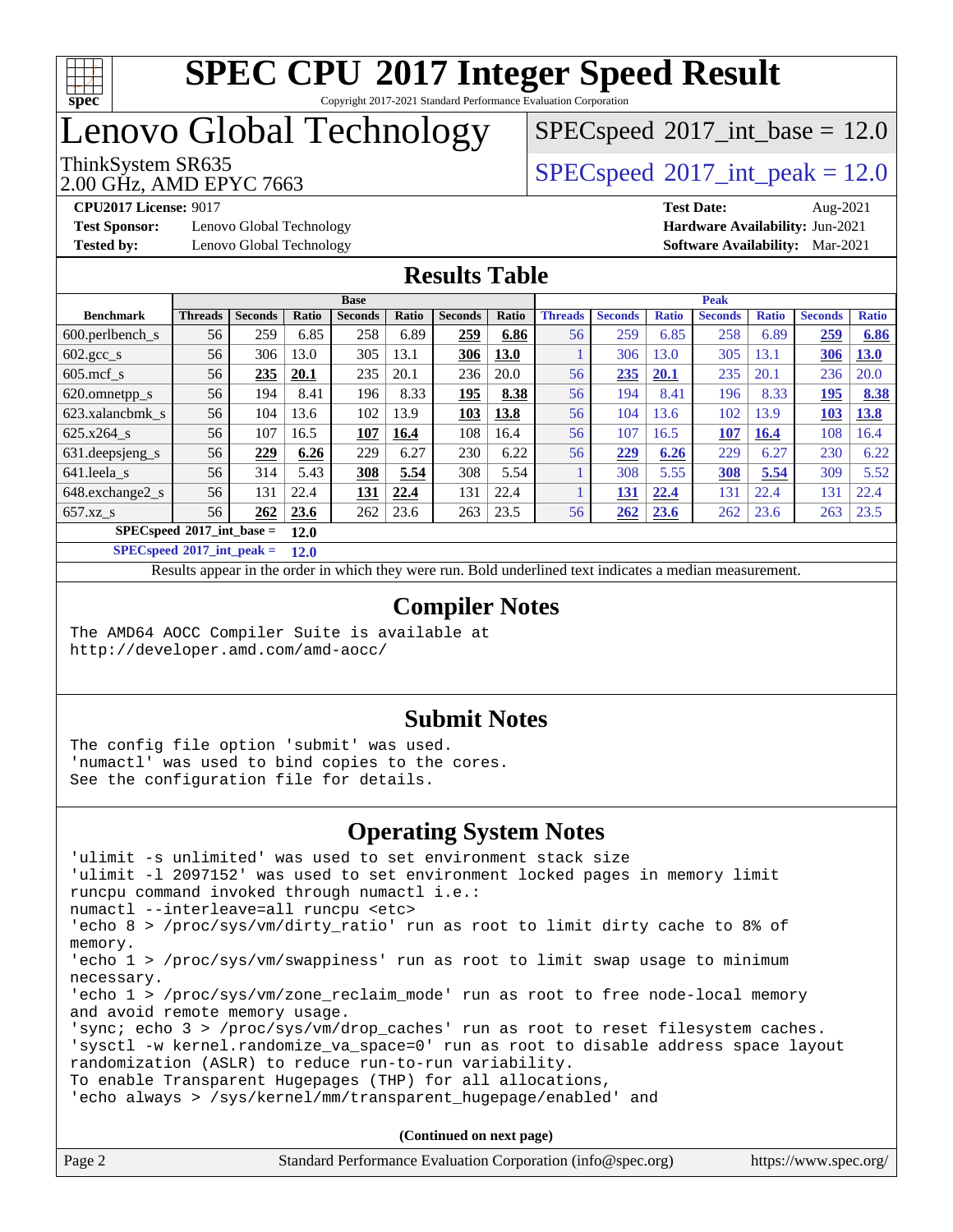

Copyright 2017-2021 Standard Performance Evaluation Corporation

Lenovo Global Technology

 $SPECspeed^{\circ}2017\_int\_base = 12.0$  $SPECspeed^{\circ}2017\_int\_base = 12.0$ 

2.00 GHz, AMD EPYC 7663

ThinkSystem SR635  $SPEC speed@2017$  int peak = 12.0

**[Test Sponsor:](http://www.spec.org/auto/cpu2017/Docs/result-fields.html#TestSponsor)** Lenovo Global Technology **[Hardware Availability:](http://www.spec.org/auto/cpu2017/Docs/result-fields.html#HardwareAvailability)** Jun-2021 **[Tested by:](http://www.spec.org/auto/cpu2017/Docs/result-fields.html#Testedby)** Lenovo Global Technology **[Software Availability:](http://www.spec.org/auto/cpu2017/Docs/result-fields.html#SoftwareAvailability)** Mar-2021

**[CPU2017 License:](http://www.spec.org/auto/cpu2017/Docs/result-fields.html#CPU2017License)** 9017 **[Test Date:](http://www.spec.org/auto/cpu2017/Docs/result-fields.html#TestDate)** Aug-2021

### **[Operating System Notes \(Continued\)](http://www.spec.org/auto/cpu2017/Docs/result-fields.html#OperatingSystemNotes)**

'echo always > /sys/kernel/mm/transparent\_hugepage/defrag' run as root.

### **[Environment Variables Notes](http://www.spec.org/auto/cpu2017/Docs/result-fields.html#EnvironmentVariablesNotes)**

Environment variables set by runcpu before the start of the run: GOMP\_CPU\_AFFINITY = "0-111" LD\_LIBRARY\_PATH = "/home/cpu2017-1.1.8-amd-aocc300-milan-B1/amd\_speed\_aocc300\_milan\_B\_lib/ 64;/home/cpu2017-1.1.8-amd-aocc300-milan-B1/amd\_speed\_aocc300\_milan\_B\_li b/32:" MALLOC\_CONF = "retain:true" OMP\_DYNAMIC = "false" OMP SCHEDULE = "static" OMP\_STACKSIZE = "128M" OMP\_THREAD\_LIMIT = "112"

Environment variables set by runcpu during the 602.gcc\_s peak run: GOMP\_CPU\_AFFINITY = "0"

Environment variables set by runcpu during the 641.leela\_s peak run: GOMP\_CPU\_AFFINITY = "0"

Environment variables set by runcpu during the 648.exchange2\_s peak run: GOMP\_CPU\_AFFINITY = "0"

#### **[General Notes](http://www.spec.org/auto/cpu2017/Docs/result-fields.html#GeneralNotes)**

Binaries were compiled on a system with 2x AMD EPYC 7742 CPU + 1TiB Memory using openSUSE 15.2

NA: The test sponsor attests, as of date of publication, that CVE-2017-5754 (Meltdown) is mitigated in the system as tested and documented. Yes: The test sponsor attests, as of date of publication, that CVE-2017-5753 (Spectre variant 1) is mitigated in the system as tested and documented. Yes: The test sponsor attests, as of date of publication, that CVE-2017-5715 (Spectre variant 2) is mitigated in the system as tested and documented.

jemalloc: configured and built with GCC v4.8.2 in RHEL 7.4 (No options specified) jemalloc 5.1.0 is available here: <https://github.com/jemalloc/jemalloc/releases/download/5.1.0/jemalloc-5.1.0.tar.bz2>

### **[Platform Notes](http://www.spec.org/auto/cpu2017/Docs/result-fields.html#PlatformNotes)**

BIOS configuration: Choose Operating Mode set to Maximum Performance

**(Continued on next page)**

Page 3 Standard Performance Evaluation Corporation [\(info@spec.org\)](mailto:info@spec.org) <https://www.spec.org/>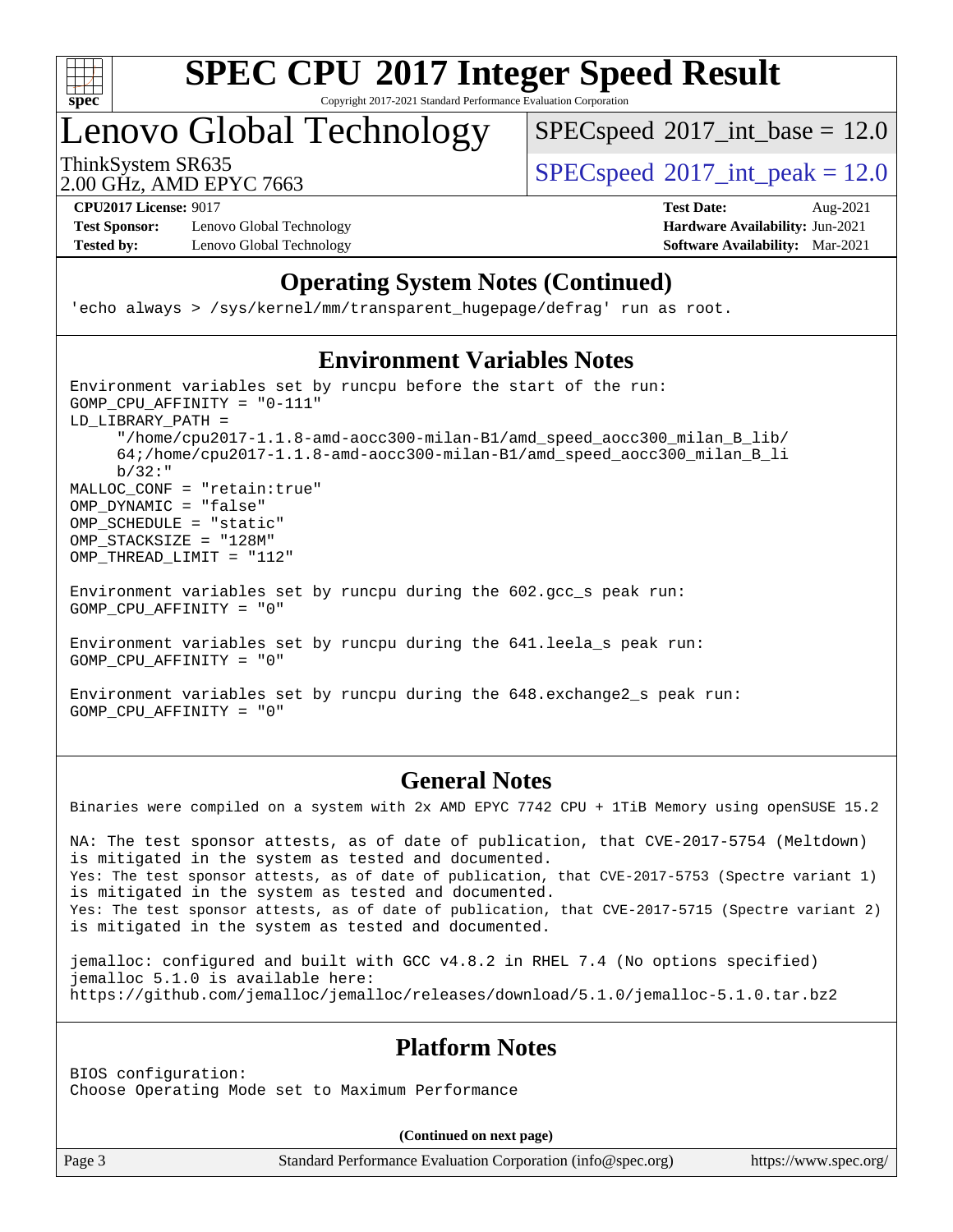

Copyright 2017-2021 Standard Performance Evaluation Corporation

Lenovo Global Technology

 $SPECspeed^{\circ}2017\_int\_base = 12.0$  $SPECspeed^{\circ}2017\_int\_base = 12.0$ 

2.00 GHz, AMD EPYC 7663

ThinkSystem SR635  $SPEC speed^{\circ}2017$ \_int\_peak = 12.0

**[Test Sponsor:](http://www.spec.org/auto/cpu2017/Docs/result-fields.html#TestSponsor)** Lenovo Global Technology **[Hardware Availability:](http://www.spec.org/auto/cpu2017/Docs/result-fields.html#HardwareAvailability)** Jun-2021 **[Tested by:](http://www.spec.org/auto/cpu2017/Docs/result-fields.html#Testedby)** Lenovo Global Technology **[Software Availability:](http://www.spec.org/auto/cpu2017/Docs/result-fields.html#SoftwareAvailability)** Mar-2021

**[CPU2017 License:](http://www.spec.org/auto/cpu2017/Docs/result-fields.html#CPU2017License)** 9017 **[Test Date:](http://www.spec.org/auto/cpu2017/Docs/result-fields.html#TestDate)** Aug-2021

#### **[Platform Notes \(Continued\)](http://www.spec.org/auto/cpu2017/Docs/result-fields.html#PlatformNotes)**

Page 4 Standard Performance Evaluation Corporation [\(info@spec.org\)](mailto:info@spec.org) <https://www.spec.org/> NUMA nodes per socket set to NPS2 SOC P-states set to P0 Sysinfo program /home/cpu2017-1.1.8-amd-aocc300-milan-B1/bin/sysinfo Rev: r6622 of 2021-04-07 982a61ec0915b55891ef0e16acafc64d running on localhost Thu Aug 5 20:57:36 2021 SUT (System Under Test) info as seen by some common utilities. For more information on this section, see <https://www.spec.org/cpu2017/Docs/config.html#sysinfo> From /proc/cpuinfo model name : AMD EPYC 7663 56-Core Processor 1 "physical id"s (chips) 112 "processors" cores, siblings (Caution: counting these is hw and system dependent. The following excerpts from /proc/cpuinfo might not be reliable. Use with caution.) cpu cores : 56 siblings : 112 physical 0: cores 0 1 2 3 4 5 6 8 9 10 11 12 13 14 16 17 18 19 20 21 22 24 25 26 27 28 29 30 32 33 34 35 36 37 38 40 41 42 43 44 45 46 48 49 50 51 52 53 54 56 57 58 59 60 61 62 From lscpu from util-linux 2.33.1: Architecture: x86\_64 CPU op-mode(s): 32-bit, 64-bit Byte Order: Little Endian Address sizes: 48 bits physical, 48 bits virtual CPU(s): 112 On-line CPU(s) list: 0-111 Thread(s) per core: 2 Core(s) per socket: 56 Socket(s): 1 NUMA node(s): 8 Vendor ID: AuthenticAMD CPU family: 25 Model: 1 Model name: AMD EPYC 7663 56-Core Processor Stepping: 1 CPU MHz: 1795.701 CPU max MHz: 2000.0000 CPU min MHz: 1500.0000 BogoMIPS: 3992.31<br>Virtualization: AMD-V Virtualization: L1d cache: 32K L1i cache: 32K L2 cache: 512K **(Continued on next page)**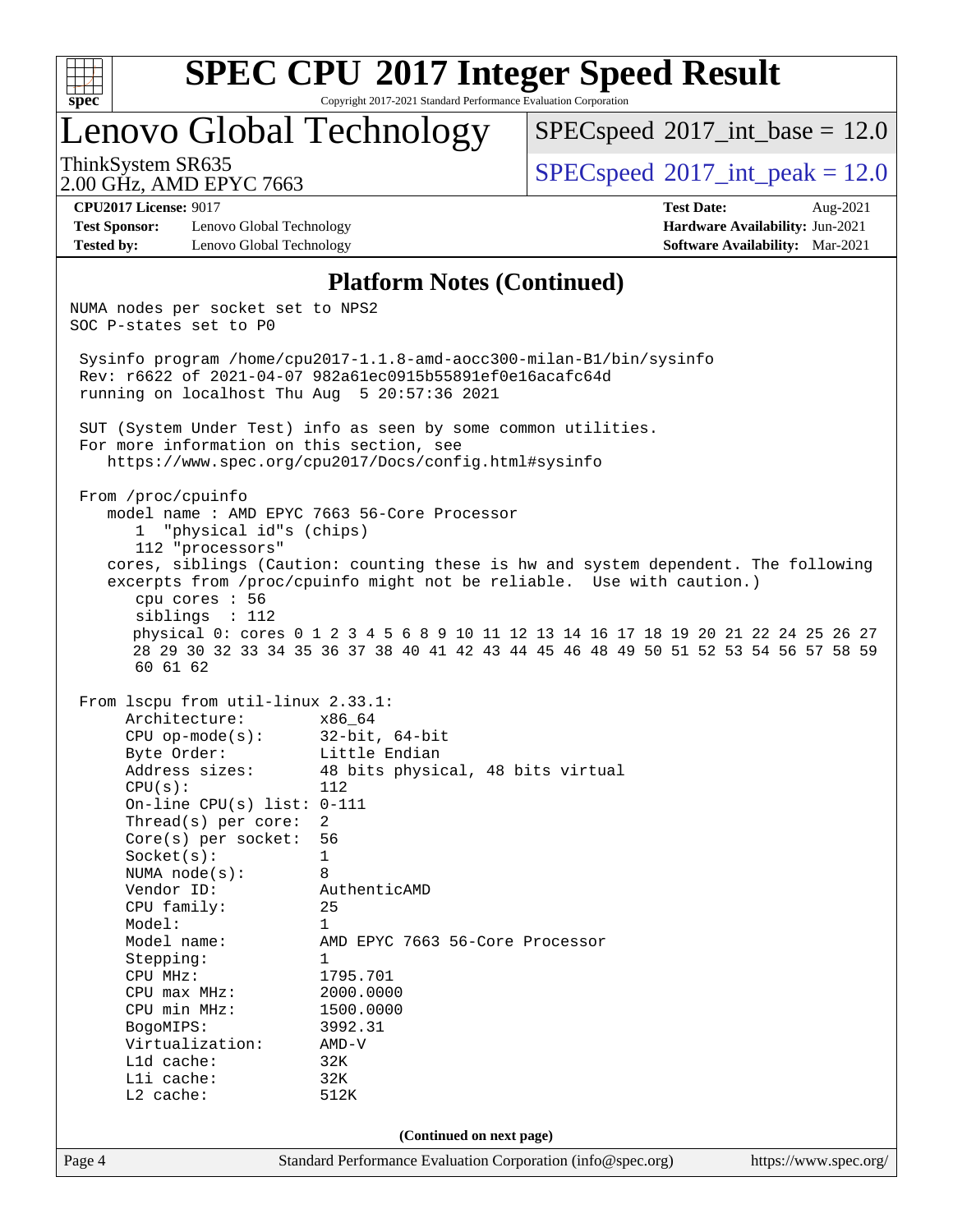

Copyright 2017-2021 Standard Performance Evaluation Corporation

Lenovo Global Technology

 $SPECspeed^{\circ}2017\_int\_base = 12.0$  $SPECspeed^{\circ}2017\_int\_base = 12.0$ 

2.00 GHz, AMD EPYC 7663

ThinkSystem SR635  $SPEC speed^{\circ}2017$ \_int\_peak = 12.0

#### **[CPU2017 License:](http://www.spec.org/auto/cpu2017/Docs/result-fields.html#CPU2017License)** 9017 **[Test Date:](http://www.spec.org/auto/cpu2017/Docs/result-fields.html#TestDate)** Aug-2021

**[Test Sponsor:](http://www.spec.org/auto/cpu2017/Docs/result-fields.html#TestSponsor)** Lenovo Global Technology **[Hardware Availability:](http://www.spec.org/auto/cpu2017/Docs/result-fields.html#HardwareAvailability)** Jun-2021 **[Tested by:](http://www.spec.org/auto/cpu2017/Docs/result-fields.html#Testedby)** Lenovo Global Technology **[Software Availability:](http://www.spec.org/auto/cpu2017/Docs/result-fields.html#SoftwareAvailability)** Mar-2021

#### **[Platform Notes \(Continued\)](http://www.spec.org/auto/cpu2017/Docs/result-fields.html#PlatformNotes)**

| L3 cache:                                                                                                                                                                                                                                                                                                                                                                                                                                                                                  | 32768K               |
|--------------------------------------------------------------------------------------------------------------------------------------------------------------------------------------------------------------------------------------------------------------------------------------------------------------------------------------------------------------------------------------------------------------------------------------------------------------------------------------------|----------------------|
| NUMA node0 CPU(s):                                                                                                                                                                                                                                                                                                                                                                                                                                                                         | $0 - 6, 56 - 62$     |
| NUMA nodel CPU(s):                                                                                                                                                                                                                                                                                                                                                                                                                                                                         | $7 - 13.63 - 69$     |
| NUMA $node2$ $CPU(s)$ :                                                                                                                                                                                                                                                                                                                                                                                                                                                                    | $14 - 20, 70 - 76$   |
| NUMA node3 CPU(s):                                                                                                                                                                                                                                                                                                                                                                                                                                                                         | $21 - 27, 77 - 83$   |
| NUMA node4 CPU(s):                                                                                                                                                                                                                                                                                                                                                                                                                                                                         | $28 - 34.84 - 90$    |
| NUMA $node5$ CPU $(s)$ :                                                                                                                                                                                                                                                                                                                                                                                                                                                                   | $35 - 41, 91 - 97$   |
| NUMA node6 CPU(s):                                                                                                                                                                                                                                                                                                                                                                                                                                                                         | $42 - 48, 98 - 104$  |
| NUMA $node7$ CPU $(s)$ :                                                                                                                                                                                                                                                                                                                                                                                                                                                                   | $49 - 55, 105 - 111$ |
| $\blacksquare$ $\blacksquare$ $\blacksquare$ $\blacksquare$ $\blacksquare$ $\blacksquare$ $\blacksquare$ $\blacksquare$ $\blacksquare$ $\blacksquare$ $\blacksquare$ $\blacksquare$ $\blacksquare$ $\blacksquare$ $\blacksquare$ $\blacksquare$ $\blacksquare$ $\blacksquare$ $\blacksquare$ $\blacksquare$ $\blacksquare$ $\blacksquare$ $\blacksquare$ $\blacksquare$ $\blacksquare$ $\blacksquare$ $\blacksquare$ $\blacksquare$ $\blacksquare$ $\blacksquare$ $\blacksquare$ $\blacks$ |                      |

Flags: fpu vme de pse tsc msr pae mce cx8 apic sep mtrr pge mca cmov pat pse36 clflush mmx fxsr sse sse2 ht syscall nx mmxext fxsr\_opt pdpe1gb rdtscp lm constant\_tsc rep\_good nopl nonstop\_tsc cpuid extd\_apicid aperfmperf pni pclmulqdq monitor ssse3 fma cx16 pcid sse4\_1 sse4\_2 movbe popcnt aes xsave avx f16c rdrand lahf\_lm cmp\_legacy svm extapic cr8\_legacy abm sse4a misalignsse 3dnowprefetch osvw ibs skinit wdt tce topoext perfctr\_core perfctr\_nb bpext perfctr\_llc mwaitx cpb cat\_l3 cdp\_l3 invpcid\_single hw\_pstate ssbd mba ibrs ibpb stibp vmmcall fsgsbase bmi1 avx2 smep bmi2 erms invpcid cqm rdt\_a rdseed adx smap clflushopt clwb sha\_ni xsaveopt xsavec xgetbv1 xsaves cqm\_llc cqm\_occup\_llc cqm\_mbm\_total cqm\_mbm\_local clzero irperf xsaveerptr wbnoinvd arat npt lbrv svm\_lock nrip\_save tsc\_scale vmcb\_clean flushbyasid decodeassists pausefilter pfthreshold v\_vmsave\_vmload vgif umip pku ospke vaes vpclmulqdq rdpid overflow\_recov succor smca

```
 /proc/cpuinfo cache data
   cache size : 512 KB
```
 From numactl --hardware WARNING: a numactl 'node' might or might not correspond to a physical chip. available: 8 nodes (0-7) node 0 cpus: 0 1 2 3 4 5 6 56 57 58 59 60 61 62 node 0 size: 32060 MB node 0 free: 31771 MB node 1 cpus: 7 8 9 10 11 12 13 63 64 65 66 67 68 69 node 1 size: 32252 MB node 1 free: 32110 MB node 2 cpus: 14 15 16 17 18 19 20 70 71 72 73 74 75 76 node 2 size: 32218 MB node 2 free: 32080 MB node 3 cpus: 21 22 23 24 25 26 27 77 78 79 80 81 82 83 node 3 size: 32248 MB node 3 free: 32114 MB node 4 cpus: 28 29 30 31 32 33 34 84 85 86 87 88 89 90 node 4 size: 32252 MB node 4 free: 32105 MB node 5 cpus: 35 36 37 38 39 40 41 91 92 93 94 95 96 97 node 5 size: 32252 MB node 5 free: 32058 MB node 6 cpus: 42 43 44 45 46 47 48 98 99 100 101 102 103 104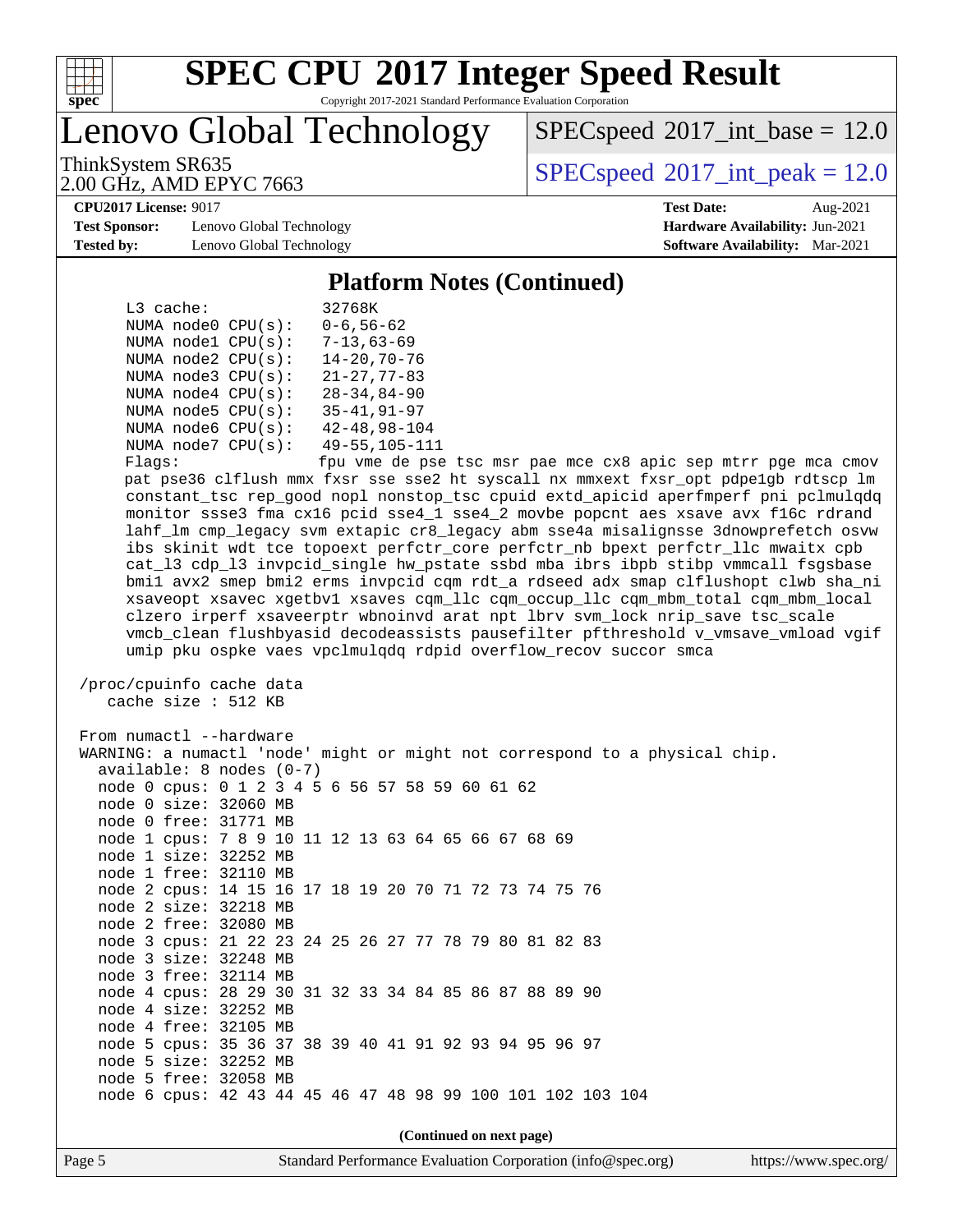

Copyright 2017-2021 Standard Performance Evaluation Corporation

Lenovo Global Technology

 $SPECspeed^{\circ}2017\_int\_base = 12.0$  $SPECspeed^{\circ}2017\_int\_base = 12.0$ 

2.00 GHz, AMD EPYC 7663

ThinkSystem SR635  $SPEC speed@2017$  int peak = 12.0

**[Test Sponsor:](http://www.spec.org/auto/cpu2017/Docs/result-fields.html#TestSponsor)** Lenovo Global Technology **[Hardware Availability:](http://www.spec.org/auto/cpu2017/Docs/result-fields.html#HardwareAvailability)** Jun-2021 **[Tested by:](http://www.spec.org/auto/cpu2017/Docs/result-fields.html#Testedby)** Lenovo Global Technology **[Software Availability:](http://www.spec.org/auto/cpu2017/Docs/result-fields.html#SoftwareAvailability)** Mar-2021

**[CPU2017 License:](http://www.spec.org/auto/cpu2017/Docs/result-fields.html#CPU2017License)** 9017 **[Test Date:](http://www.spec.org/auto/cpu2017/Docs/result-fields.html#TestDate)** Aug-2021

#### **[Platform Notes \(Continued\)](http://www.spec.org/auto/cpu2017/Docs/result-fields.html#PlatformNotes)**

 node 6 size: 32252 MB node 6 free: 32002 MB node 7 cpus: 49 50 51 52 53 54 55 105 106 107 108 109 110 111 node 7 size: 32237 MB node 7 free: 31996 MB node distances: node 0 1 2 3 4 5 6 7 0: 10 11 11 11 12 12 12 12 1: 11 10 11 11 12 12 12 12 2: 11 11 10 11 12 12 12 12 3: 11 11 11 10 12 12 12 12 4: 12 12 12 12 10 11 11 11 5: 12 12 12 12 11 10 11 11 6: 12 12 12 12 11 11 10 11 7: 12 12 12 12 11 11 11 10 From /proc/meminfo MemTotal: 263962252 kB HugePages\_Total: 0 Hugepagesize: 2048 kB /sys/devices/system/cpu/cpu\*/cpufreq/scaling\_governor has performance From /etc/\*release\* /etc/\*version\* os-release: NAME="SLES" VERSION="15-SP2" VERSION\_ID="15.2" PRETTY\_NAME="SUSE Linux Enterprise Server 15 SP2" ID="sles" ID\_LIKE="suse" ANSI\_COLOR="0;32" CPE\_NAME="cpe:/o:suse:sles:15:sp2" uname -a: Linux localhost 5.3.18-22-default #1 SMP Wed Jun 3 12:16:43 UTC 2020 (720aeba) x86\_64 x86\_64 x86\_64 GNU/Linux Kernel self-reported vulnerability status: CVE-2018-12207 (iTLB Multihit): Not affected CVE-2018-3620 (L1 Terminal Fault): Not affected Microarchitectural Data Sampling: Not affected CVE-2017-5754 (Meltdown): Not affected CVE-2018-3639 (Speculative Store Bypass): Mitigation: Speculative Store Bypass disabled via prctl and **(Continued on next page)**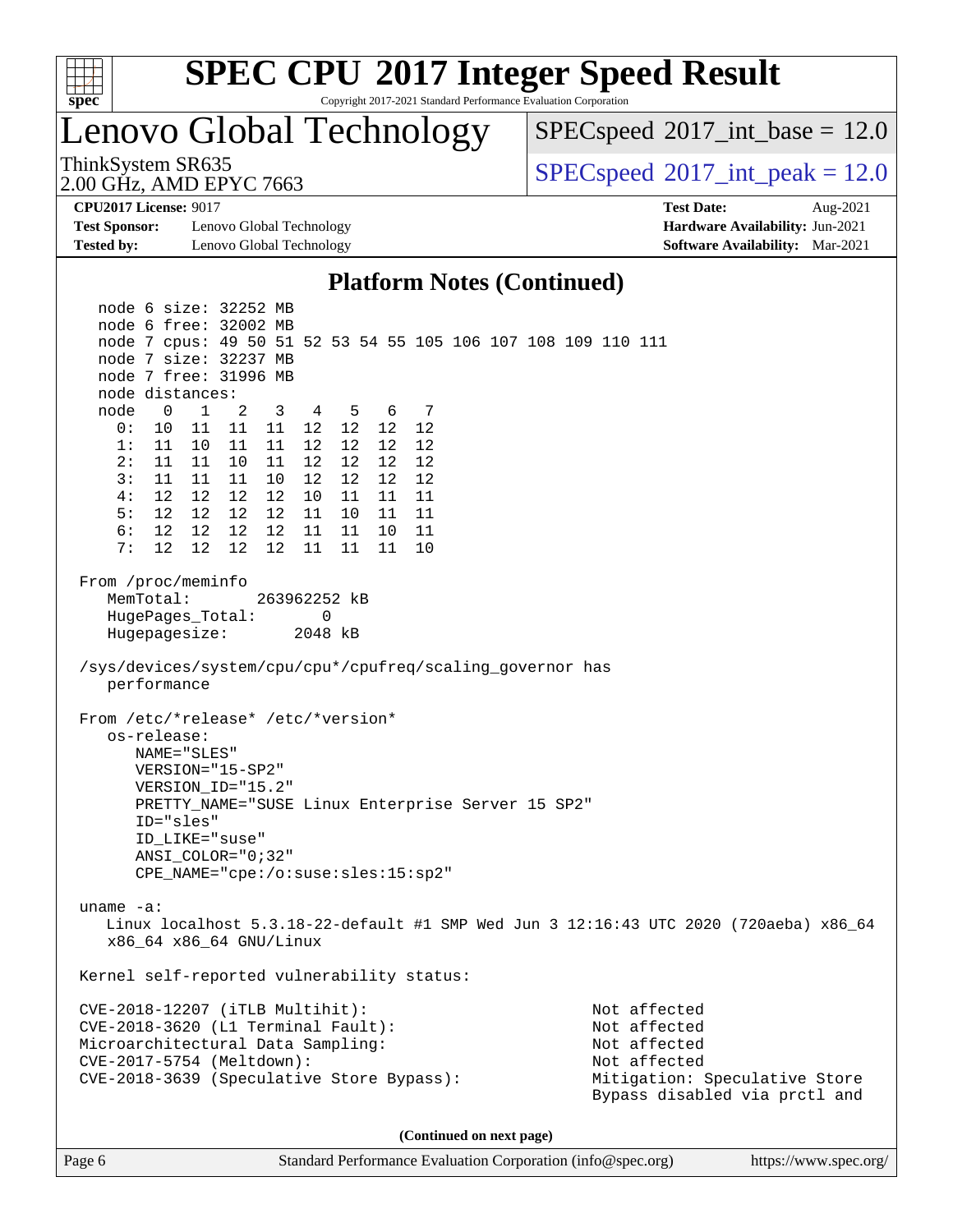

Copyright 2017-2021 Standard Performance Evaluation Corporation

## Lenovo Global Technology

 $SPECspeed^{\circ}2017\_int\_base = 12.0$  $SPECspeed^{\circ}2017\_int\_base = 12.0$ 

2.00 GHz, AMD EPYC 7663

ThinkSystem SR635  $SPEC speed@2017$  int peak = 12.0

**[Test Sponsor:](http://www.spec.org/auto/cpu2017/Docs/result-fields.html#TestSponsor)** Lenovo Global Technology **[Hardware Availability:](http://www.spec.org/auto/cpu2017/Docs/result-fields.html#HardwareAvailability)** Jun-2021 **[Tested by:](http://www.spec.org/auto/cpu2017/Docs/result-fields.html#Testedby)** Lenovo Global Technology **[Software Availability:](http://www.spec.org/auto/cpu2017/Docs/result-fields.html#SoftwareAvailability)** Mar-2021

**[CPU2017 License:](http://www.spec.org/auto/cpu2017/Docs/result-fields.html#CPU2017License)** 9017 **[Test Date:](http://www.spec.org/auto/cpu2017/Docs/result-fields.html#TestDate)** Aug-2021

### **[Platform Notes \(Continued\)](http://www.spec.org/auto/cpu2017/Docs/result-fields.html#PlatformNotes)**

Page 7 Standard Performance Evaluation Corporation [\(info@spec.org\)](mailto:info@spec.org) <https://www.spec.org/> seccompany and the contract of the contract of the contract of the second seconds of the contract of the contract of the contract of the contract of the contract of the contract of the contract of the contract of the contr CVE-2017-5753 (Spectre variant 1): Mitigation: usercopy/swapgs barriers and \_\_user pointer sanitization CVE-2017-5715 (Spectre variant 2): Mitigation: Full AMD retpoline, IBPB: conditional, IBRS\_FW, STIBP: always-on, RSB filling CVE-2020-0543 (Special Register Buffer Data Sampling): Not affected CVE-2019-11135 (TSX Asynchronous Abort): Not affected run-level 3 Aug 5 20:38 SPEC is set to: /home/cpu2017-1.1.8-amd-aocc300-milan-B1 Filesystem Type Size Used Avail Use% Mounted on<br>
/dev/sda3 xfs 892G 91G 801G 11% / /dev/sda3 xfs 892G 91G 801G 11% / From /sys/devices/virtual/dmi/id Vendor: Lenovo Product: ThinkSystem SR635 -[7Y98XXXXXX]- Product Family: ThinkSystem Serial: 0123456789 Additional information from dmidecode 3.2 follows. WARNING: Use caution when you interpret this section. The 'dmidecode' program reads system data which is "intended to allow hardware to be accurately determined", but the intent may not be met, as there are frequent changes to hardware, firmware, and the "DMTF SMBIOS" standard. Memory: 8x Samsung M393A4K40DB3-CWE 32 GB 2 rank 3200 8x Unknown Unknown BIOS: BIOS Vendor: Lenovo BIOS Version: CFE125U BIOS Date: 05/28/2021 BIOS Revision: 6.0 (End of data from sysinfo program) **[Compiler Version Notes](http://www.spec.org/auto/cpu2017/Docs/result-fields.html#CompilerVersionNotes)** ============================================================================== C | 600.perlbench\_s(base, peak) 602.gcc\_s(base, peak) 605.mcf\_s(base,  $|$  peak) 625.x264\_s(base, peak) 657.xz\_s(base, peak) ------------------------------------------------------------------------------ AMD clang version 12.0.0 (CLANG: AOCC\_3.0.0-Build#78 2020\_12\_10) (based on LLVM Mirror.Version.12.0.0) **(Continued on next page)**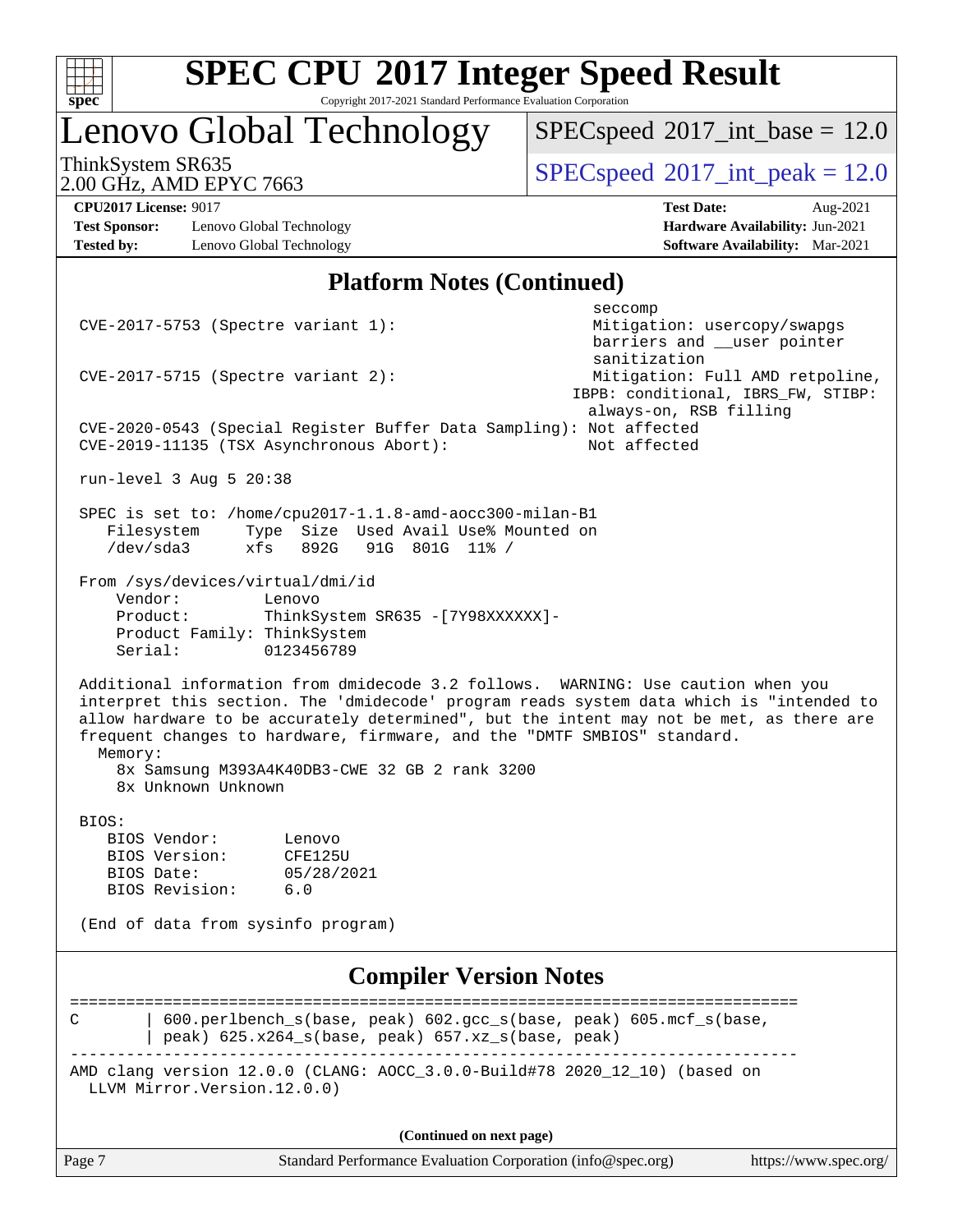

Copyright 2017-2021 Standard Performance Evaluation Corporation

Lenovo Global Technology

 $SPECspeed^{\circ}2017\_int\_base = 12.0$  $SPECspeed^{\circ}2017\_int\_base = 12.0$ 

2.00 GHz, AMD EPYC 7663

ThinkSystem SR635  $SPEC speed@2017$  int peak = 12.0

**[Test Sponsor:](http://www.spec.org/auto/cpu2017/Docs/result-fields.html#TestSponsor)** Lenovo Global Technology **[Hardware Availability:](http://www.spec.org/auto/cpu2017/Docs/result-fields.html#HardwareAvailability)** Jun-2021 **[Tested by:](http://www.spec.org/auto/cpu2017/Docs/result-fields.html#Testedby)** Lenovo Global Technology **[Software Availability:](http://www.spec.org/auto/cpu2017/Docs/result-fields.html#SoftwareAvailability)** Mar-2021

**[CPU2017 License:](http://www.spec.org/auto/cpu2017/Docs/result-fields.html#CPU2017License)** 9017 **[Test Date:](http://www.spec.org/auto/cpu2017/Docs/result-fields.html#TestDate)** Aug-2021

### **[Compiler Version Notes \(Continued\)](http://www.spec.org/auto/cpu2017/Docs/result-fields.html#CompilerVersionNotes)**

Target: x86\_64-unknown-linux-gnu Thread model: posix InstalledDir: /opt/AMD/aocc-compiler-3.0.0/bin ------------------------------------------------------------------------------ ============================================================================== C++ | 620.omnetpp\_s(base, peak) 623.xalancbmk\_s(base, peak) | 631.deepsjeng\_s(base, peak) 641.leela\_s(base, peak) ------------------------------------------------------------------------------ AMD clang version 12.0.0 (CLANG: AOCC\_3.0.0-Build#78 2020\_12\_10) (based on LLVM Mirror.Version.12.0.0) Target: x86\_64-unknown-linux-gnu Thread model: posix InstalledDir: /opt/AMD/aocc-compiler-3.0.0/bin ------------------------------------------------------------------------------ ============================================================================== Fortran | 648.exchange2\_s(base, peak) ------------------------------------------------------------------------------ AMD clang version 12.0.0 (CLANG: AOCC\_3.0.0-Build#78 2020\_12\_10) (based on LLVM Mirror.Version.12.0.0) Target: x86\_64-unknown-linux-gnu Thread model: posix InstalledDir: /opt/AMD/aocc-compiler-3.0.0/bin ------------------------------------------------------------------------------

### **[Base Compiler Invocation](http://www.spec.org/auto/cpu2017/Docs/result-fields.html#BaseCompilerInvocation)**

[C benchmarks](http://www.spec.org/auto/cpu2017/Docs/result-fields.html#Cbenchmarks): [clang](http://www.spec.org/cpu2017/results/res2021q3/cpu2017-20210816-28803.flags.html#user_CCbase_clang-c)

| $C_{++}$ benchmarks: |
|----------------------|
| clang++              |

[Fortran benchmarks](http://www.spec.org/auto/cpu2017/Docs/result-fields.html#Fortranbenchmarks): [flang](http://www.spec.org/cpu2017/results/res2021q3/cpu2017-20210816-28803.flags.html#user_FCbase_flang)

# **[Base Portability Flags](http://www.spec.org/auto/cpu2017/Docs/result-fields.html#BasePortabilityFlags)**

 600.perlbench\_s: [-DSPEC\\_LINUX\\_X64](http://www.spec.org/cpu2017/results/res2021q3/cpu2017-20210816-28803.flags.html#b600.perlbench_s_basePORTABILITY_DSPEC_LINUX_X64) [-DSPEC\\_LP64](http://www.spec.org/cpu2017/results/res2021q3/cpu2017-20210816-28803.flags.html#b600.perlbench_s_baseEXTRA_PORTABILITY_DSPEC_LP64) 602.gcc\_s: [-DSPEC\\_LP64](http://www.spec.org/cpu2017/results/res2021q3/cpu2017-20210816-28803.flags.html#suite_baseEXTRA_PORTABILITY602_gcc_s_DSPEC_LP64) 605.mcf\_s: [-DSPEC\\_LP64](http://www.spec.org/cpu2017/results/res2021q3/cpu2017-20210816-28803.flags.html#suite_baseEXTRA_PORTABILITY605_mcf_s_DSPEC_LP64) 620.omnetpp\_s: [-DSPEC\\_LP64](http://www.spec.org/cpu2017/results/res2021q3/cpu2017-20210816-28803.flags.html#suite_baseEXTRA_PORTABILITY620_omnetpp_s_DSPEC_LP64)

**(Continued on next page)**

Page 8 Standard Performance Evaluation Corporation [\(info@spec.org\)](mailto:info@spec.org) <https://www.spec.org/>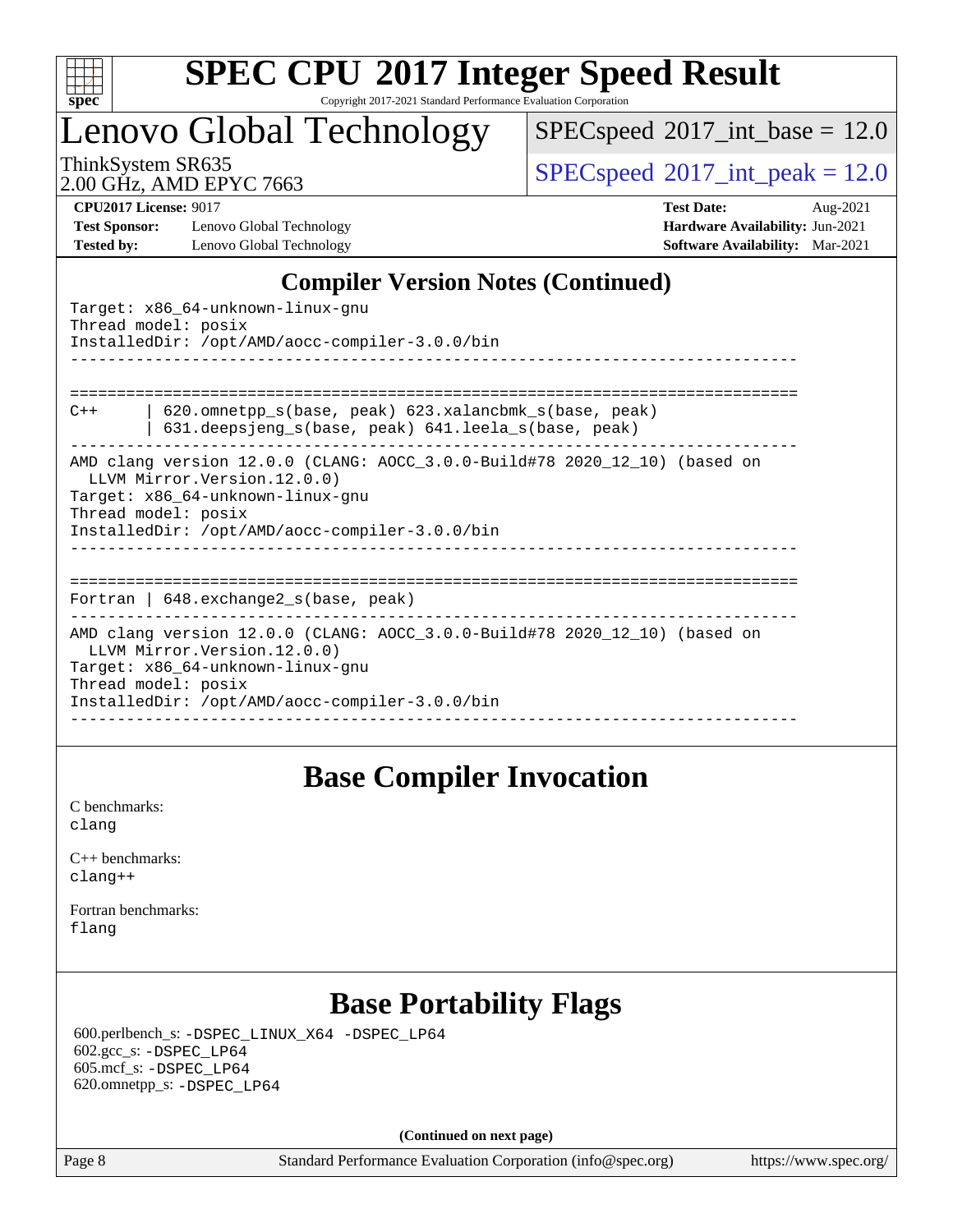

#### **[SPEC CPU](http://www.spec.org/auto/cpu2017/Docs/result-fields.html#SPECCPU2017IntegerSpeedResult)[2017 Integer Speed Result](http://www.spec.org/auto/cpu2017/Docs/result-fields.html#SPECCPU2017IntegerSpeedResult)** Copyright 2017-2021 Standard Performance Evaluation Corporation

Lenovo Global Technology

 $SPECspeed^{\circ}2017\_int\_base = 12.0$  $SPECspeed^{\circ}2017\_int\_base = 12.0$ 

2.00 GHz, AMD EPYC 7663

ThinkSystem SR635  $SPEC speed^{\circ}2017$ \_int\_peak = 12.0

**[Test Sponsor:](http://www.spec.org/auto/cpu2017/Docs/result-fields.html#TestSponsor)** Lenovo Global Technology **[Hardware Availability:](http://www.spec.org/auto/cpu2017/Docs/result-fields.html#HardwareAvailability)** Jun-2021 **[Tested by:](http://www.spec.org/auto/cpu2017/Docs/result-fields.html#Testedby)** Lenovo Global Technology **[Software Availability:](http://www.spec.org/auto/cpu2017/Docs/result-fields.html#SoftwareAvailability)** Mar-2021

**[CPU2017 License:](http://www.spec.org/auto/cpu2017/Docs/result-fields.html#CPU2017License)** 9017 **[Test Date:](http://www.spec.org/auto/cpu2017/Docs/result-fields.html#TestDate)** Aug-2021

### **[Base Portability Flags \(Continued\)](http://www.spec.org/auto/cpu2017/Docs/result-fields.html#BasePortabilityFlags)**

 623.xalancbmk\_s: [-DSPEC\\_LINUX](http://www.spec.org/cpu2017/results/res2021q3/cpu2017-20210816-28803.flags.html#b623.xalancbmk_s_basePORTABILITY_DSPEC_LINUX) [-DSPEC\\_LP64](http://www.spec.org/cpu2017/results/res2021q3/cpu2017-20210816-28803.flags.html#suite_baseEXTRA_PORTABILITY623_xalancbmk_s_DSPEC_LP64) 625.x264\_s: [-DSPEC\\_LP64](http://www.spec.org/cpu2017/results/res2021q3/cpu2017-20210816-28803.flags.html#suite_baseEXTRA_PORTABILITY625_x264_s_DSPEC_LP64) 631.deepsjeng\_s: [-DSPEC\\_LP64](http://www.spec.org/cpu2017/results/res2021q3/cpu2017-20210816-28803.flags.html#suite_baseEXTRA_PORTABILITY631_deepsjeng_s_DSPEC_LP64) 641.leela\_s: [-DSPEC\\_LP64](http://www.spec.org/cpu2017/results/res2021q3/cpu2017-20210816-28803.flags.html#suite_baseEXTRA_PORTABILITY641_leela_s_DSPEC_LP64) 648.exchange2\_s: [-DSPEC\\_LP64](http://www.spec.org/cpu2017/results/res2021q3/cpu2017-20210816-28803.flags.html#suite_baseEXTRA_PORTABILITY648_exchange2_s_DSPEC_LP64) 657.xz\_s: [-DSPEC\\_LP64](http://www.spec.org/cpu2017/results/res2021q3/cpu2017-20210816-28803.flags.html#suite_baseEXTRA_PORTABILITY657_xz_s_DSPEC_LP64)

### **[Base Optimization Flags](http://www.spec.org/auto/cpu2017/Docs/result-fields.html#BaseOptimizationFlags)**

#### [C benchmarks](http://www.spec.org/auto/cpu2017/Docs/result-fields.html#Cbenchmarks):

```
-m64 -mno-adx -mno-sse4a -Wl,-allow-multiple-definition
-Wl,-mllvm -Wl,-enable-licm-vrp -Wl,-mllvm -Wl,-region-vectorize
-Wl,-mllvm -Wl,-function-specialize
-Wl,-mllvm -Wl,-align-all-nofallthru-blocks=6
-Wl,-mllvm -Wl,-reduce-array-computations=3 -O3 -march=znver3
-fveclib=AMDLIBM -ffast-math -flto -fstruct-layout=5
-mllvm -unroll-threshold=50 -mllvm -inline-threshold=1000
-fremap-arrays -mllvm -function-specialize -flv-function-specialization
-mllvm -enable-gvn-hoist -mllvm -global-vectorize-slp=true
-mllvm -enable-licm-vrp -mllvm -reduce-array-computations=3 -z muldefs
-DSPEC_OPENMP -fopenmp -fopenmp=libomp -lomp -lamdlibm -ljemalloc
-lflang -lflangrti
C++ benchmarks: 
-m64 -std=c++98 -mno-adx -mno-sse4a
-Wl,-mllvm -Wl,-do-block-reorder=aggressive
-Wl,-mllvm -Wl,-region-vectorize -Wl,-mllvm -Wl,-function-specialize
-Wl,-mllvm -Wl,-align-all-nofallthru-blocks=6
-Wl,-mllvm -Wl,-reduce-array-computations=3 -O3 -march=znver3
-fveclib=AMDLIBM -ffast-math -flto -mllvm -enable-partial-unswitch
-mllvm -unroll-threshold=100 -finline-aggressive
-flv-function-specialization -mllvm -loop-unswitch-threshold=200000
-mllvm -reroll-loops -mllvm -aggressive-loop-unswitch
-mllvm -extra-vectorizer-passes -mllvm -reduce-array-computations=3
-mllvm -global-vectorize-slp=true -mllvm -convert-pow-exp-to-int=false
-z muldefs -mllvm -do-block-reorder=aggressive
-fvirtual-function-elimination -fvisibility=hidden -DSPEC_OPENMP
-fopenmp -fopenmp=libomp -lomp -lamdlibm -ljemalloc -lflang
-lflangrti
```
[Fortran benchmarks](http://www.spec.org/auto/cpu2017/Docs/result-fields.html#Fortranbenchmarks):

[-m64](http://www.spec.org/cpu2017/results/res2021q3/cpu2017-20210816-28803.flags.html#user_FCbase_F-m64) [-mno-adx](http://www.spec.org/cpu2017/results/res2021q3/cpu2017-20210816-28803.flags.html#user_FCbase_F-mno-adx) [-mno-sse4a](http://www.spec.org/cpu2017/results/res2021q3/cpu2017-20210816-28803.flags.html#user_FCbase_F-mno-sse4a) [-Wl,-mllvm -Wl,-inline-recursion=4](http://www.spec.org/cpu2017/results/res2021q3/cpu2017-20210816-28803.flags.html#user_FCbase_F-inline-recursion) [-Wl,-mllvm -Wl,-lsr-in-nested-loop](http://www.spec.org/cpu2017/results/res2021q3/cpu2017-20210816-28803.flags.html#user_FCbase_F-lsr-in-nested-loop) [-Wl,-mllvm -Wl,-enable-iv-split](http://www.spec.org/cpu2017/results/res2021q3/cpu2017-20210816-28803.flags.html#user_FCbase_F-enable-iv-split) [-Wl,-mllvm -Wl,-region-vectorize](http://www.spec.org/cpu2017/results/res2021q3/cpu2017-20210816-28803.flags.html#user_FCbase_F-region-vectorize_fb6c6b5aa293c88efc6c7c2b52b20755e943585b1fe8658c35afef78727fff56e1a56891413c30e36b8e2a6f9a71126986319243e80eb6110b78b288f533c52b) [-Wl,-mllvm -Wl,-function-specialize](http://www.spec.org/cpu2017/results/res2021q3/cpu2017-20210816-28803.flags.html#user_FCbase_F-function-specialize_7e7e661e57922243ee67c9a1251cb8910e607325179a0ce7f2884e09a6f5d4a5ef0ae4f37e8a2a11c95fc48e931f06dc2b6016f14b511fcb441e048bef1b065a)

| Page 9 | Standard Performance Evaluation Corporation (info@spec.org) | https://www.spec.org/ |
|--------|-------------------------------------------------------------|-----------------------|
|--------|-------------------------------------------------------------|-----------------------|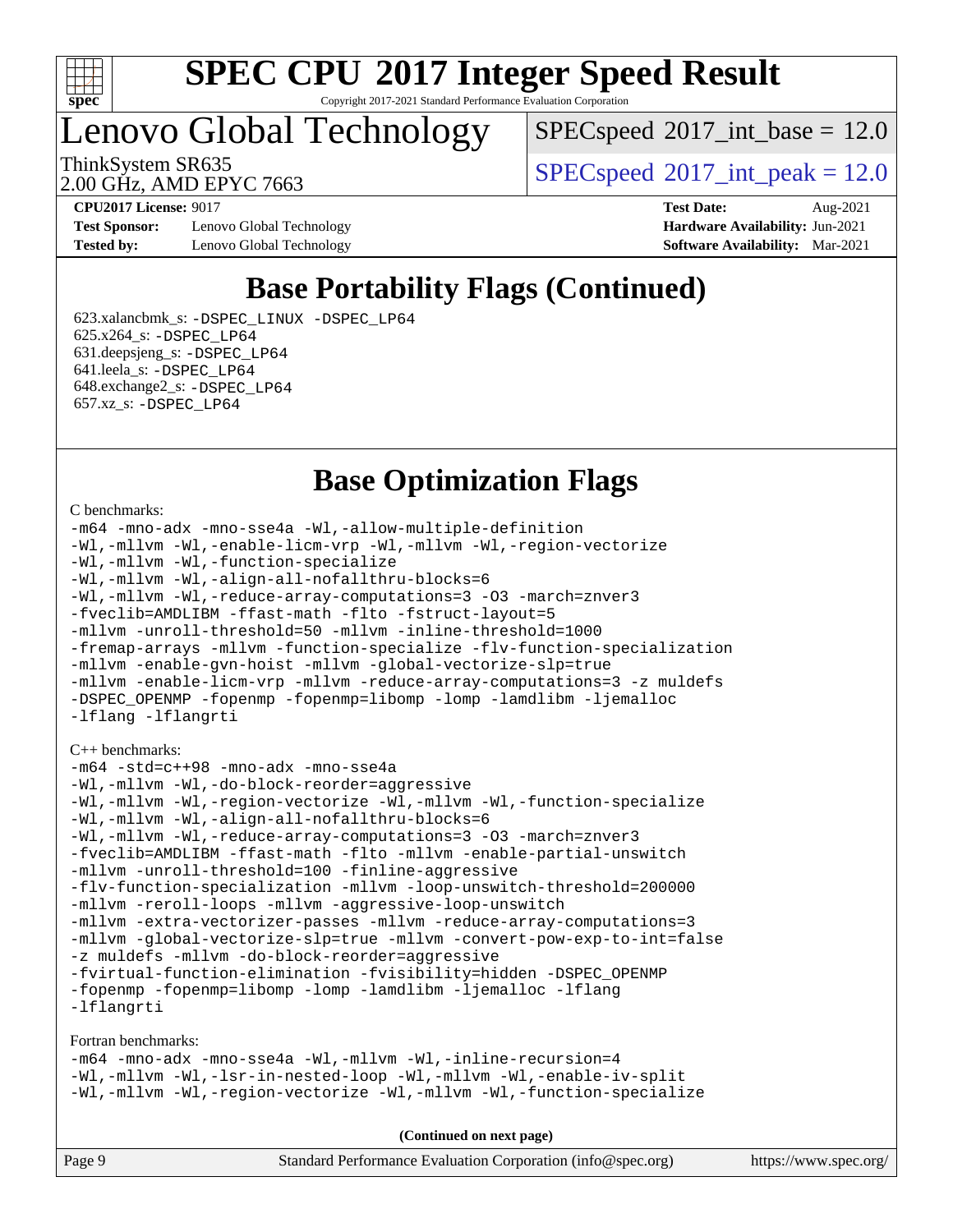

Copyright 2017-2021 Standard Performance Evaluation Corporation

# Lenovo Global Technology

 $SPECspeed^{\circ}2017\_int\_base = 12.0$  $SPECspeed^{\circ}2017\_int\_base = 12.0$ 

2.00 GHz, AMD EPYC 7663

ThinkSystem SR635  $SPEC speed@2017$  int peak = 12.0

**[Test Sponsor:](http://www.spec.org/auto/cpu2017/Docs/result-fields.html#TestSponsor)** Lenovo Global Technology **[Hardware Availability:](http://www.spec.org/auto/cpu2017/Docs/result-fields.html#HardwareAvailability)** Jun-2021 **[Tested by:](http://www.spec.org/auto/cpu2017/Docs/result-fields.html#Testedby)** Lenovo Global Technology **[Software Availability:](http://www.spec.org/auto/cpu2017/Docs/result-fields.html#SoftwareAvailability)** Mar-2021

**[CPU2017 License:](http://www.spec.org/auto/cpu2017/Docs/result-fields.html#CPU2017License)** 9017 **[Test Date:](http://www.spec.org/auto/cpu2017/Docs/result-fields.html#TestDate)** Aug-2021

## **[Base Optimization Flags \(Continued\)](http://www.spec.org/auto/cpu2017/Docs/result-fields.html#BaseOptimizationFlags)**

[Fortran benchmarks](http://www.spec.org/auto/cpu2017/Docs/result-fields.html#Fortranbenchmarks) (continued):

[-Wl,-mllvm -Wl,-align-all-nofallthru-blocks=6](http://www.spec.org/cpu2017/results/res2021q3/cpu2017-20210816-28803.flags.html#user_FCbase_F-align-all-nofallthru-blocks) [-Wl,-mllvm -Wl,-reduce-array-computations=3](http://www.spec.org/cpu2017/results/res2021q3/cpu2017-20210816-28803.flags.html#user_FCbase_F-reduce-array-computations_b882aefe7a5dda4e33149f6299762b9a720dace3e498e13756f4c04e5a19edf5315c1f3993de2e61ec41e8c206231f84e05da7040e1bb5d69ba27d10a12507e4) [-O3](http://www.spec.org/cpu2017/results/res2021q3/cpu2017-20210816-28803.flags.html#user_FCbase_F-O3) [-march=znver3](http://www.spec.org/cpu2017/results/res2021q3/cpu2017-20210816-28803.flags.html#user_FCbase_aocc-march) [-fveclib=AMDLIBM](http://www.spec.org/cpu2017/results/res2021q3/cpu2017-20210816-28803.flags.html#user_FCbase_F-fveclib) [-ffast-math](http://www.spec.org/cpu2017/results/res2021q3/cpu2017-20210816-28803.flags.html#user_FCbase_aocc-ffast-math) [-flto](http://www.spec.org/cpu2017/results/res2021q3/cpu2017-20210816-28803.flags.html#user_FCbase_aocc-flto) [-z muldefs](http://www.spec.org/cpu2017/results/res2021q3/cpu2017-20210816-28803.flags.html#user_FCbase_aocc-muldefs) [-mllvm -unroll-aggressive](http://www.spec.org/cpu2017/results/res2021q3/cpu2017-20210816-28803.flags.html#user_FCbase_F-unroll-aggressive) [-mllvm -unroll-threshold=150](http://www.spec.org/cpu2017/results/res2021q3/cpu2017-20210816-28803.flags.html#user_FCbase_F-unroll-threshold_3352736ce55666ed13437f5f5fd6693920e68d4dfd26bba42492bb1c46b6d7692ff5ba7bd4d2ebdab48d140ca981a39154ff0664b4d322a66fc3d1aafa4d7ffe) [-DSPEC\\_OPENMP](http://www.spec.org/cpu2017/results/res2021q3/cpu2017-20210816-28803.flags.html#suite_FCbase_DSPEC_OPENMP) [-fopenmp](http://www.spec.org/cpu2017/results/res2021q3/cpu2017-20210816-28803.flags.html#user_FCbase_aocc-fopenmp) [-fopenmp=libomp](http://www.spec.org/cpu2017/results/res2021q3/cpu2017-20210816-28803.flags.html#user_FCbase_aocc-fopenmp_3eb6ab80166bcc84161ff8c20c8d5bc344f88119f45620444596454f7d72e99b7a0ceefc2d1b4d190bd07306bbfdfc20f11f5a2dc69c9b03c72239f8406741c3) [-lomp](http://www.spec.org/cpu2017/results/res2021q3/cpu2017-20210816-28803.flags.html#user_FCbase_F-lomp) [-lamdlibm](http://www.spec.org/cpu2017/results/res2021q3/cpu2017-20210816-28803.flags.html#user_FCbase_F-lamdlibm) [-ljemalloc](http://www.spec.org/cpu2017/results/res2021q3/cpu2017-20210816-28803.flags.html#user_FCbase_jemalloc-lib) [-lflang](http://www.spec.org/cpu2017/results/res2021q3/cpu2017-20210816-28803.flags.html#user_FCbase_F-lflang) [-lflangrti](http://www.spec.org/cpu2017/results/res2021q3/cpu2017-20210816-28803.flags.html#user_FCbase_F-lflangrti)

### **[Base Other Flags](http://www.spec.org/auto/cpu2017/Docs/result-fields.html#BaseOtherFlags)**

[C benchmarks](http://www.spec.org/auto/cpu2017/Docs/result-fields.html#Cbenchmarks):

[-Wno-unused-command-line-argument](http://www.spec.org/cpu2017/results/res2021q3/cpu2017-20210816-28803.flags.html#user_CCbase_F-Wno-unused-command-line-argument) [-Wno-return-type](http://www.spec.org/cpu2017/results/res2021q3/cpu2017-20210816-28803.flags.html#user_CCbase_F-Waocc-no-return-type)

[C++ benchmarks:](http://www.spec.org/auto/cpu2017/Docs/result-fields.html#CXXbenchmarks) [-Wno-unused-command-line-argument](http://www.spec.org/cpu2017/results/res2021q3/cpu2017-20210816-28803.flags.html#user_CXXbase_F-Wno-unused-command-line-argument) [-Wno-return-type](http://www.spec.org/cpu2017/results/res2021q3/cpu2017-20210816-28803.flags.html#user_CXXbase_F-Waocc-no-return-type)

[Fortran benchmarks](http://www.spec.org/auto/cpu2017/Docs/result-fields.html#Fortranbenchmarks): [-Wno-return-type](http://www.spec.org/cpu2017/results/res2021q3/cpu2017-20210816-28803.flags.html#user_FCbase_F-Waocc-no-return-type)

### **[Peak Compiler Invocation](http://www.spec.org/auto/cpu2017/Docs/result-fields.html#PeakCompilerInvocation)**

[C benchmarks](http://www.spec.org/auto/cpu2017/Docs/result-fields.html#Cbenchmarks): [clang](http://www.spec.org/cpu2017/results/res2021q3/cpu2017-20210816-28803.flags.html#user_CCpeak_clang-c)

[C++ benchmarks:](http://www.spec.org/auto/cpu2017/Docs/result-fields.html#CXXbenchmarks) [clang++](http://www.spec.org/cpu2017/results/res2021q3/cpu2017-20210816-28803.flags.html#user_CXXpeak_clang-cpp)

[Fortran benchmarks](http://www.spec.org/auto/cpu2017/Docs/result-fields.html#Fortranbenchmarks): [flang](http://www.spec.org/cpu2017/results/res2021q3/cpu2017-20210816-28803.flags.html#user_FCpeak_flang)

# **[Peak Portability Flags](http://www.spec.org/auto/cpu2017/Docs/result-fields.html#PeakPortabilityFlags)**

Same as Base Portability Flags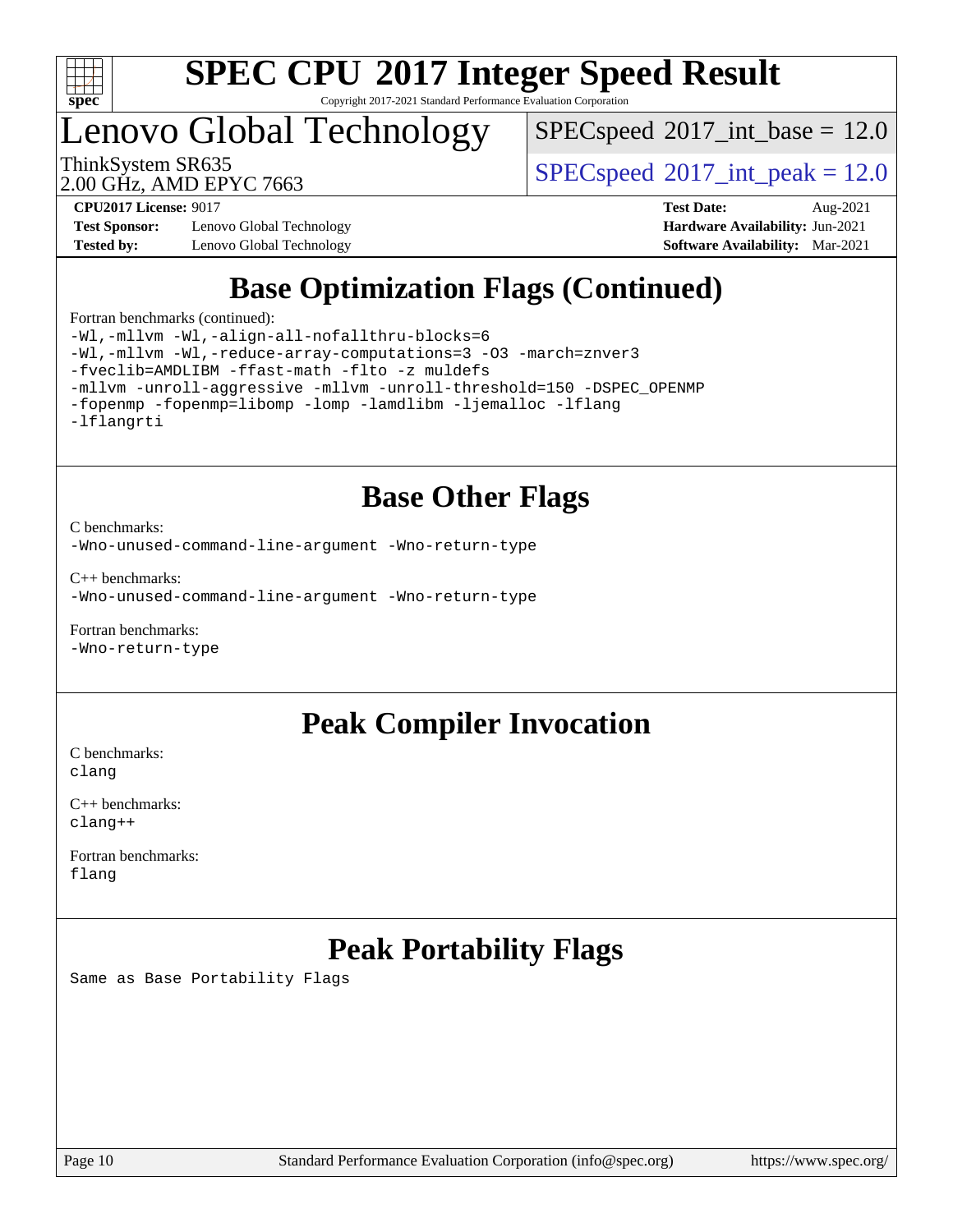

Copyright 2017-2021 Standard Performance Evaluation Corporation

Lenovo Global Technology

 $SPECspeed^{\circ}2017\_int\_base = 12.0$  $SPECspeed^{\circ}2017\_int\_base = 12.0$ 

2.00 GHz, AMD EPYC 7663

ThinkSystem SR635  $SPEC speed@2017$  int peak = 12.0

**[Test Sponsor:](http://www.spec.org/auto/cpu2017/Docs/result-fields.html#TestSponsor)** Lenovo Global Technology **[Hardware Availability:](http://www.spec.org/auto/cpu2017/Docs/result-fields.html#HardwareAvailability)** Jun-2021 **[Tested by:](http://www.spec.org/auto/cpu2017/Docs/result-fields.html#Testedby)** Lenovo Global Technology **[Software Availability:](http://www.spec.org/auto/cpu2017/Docs/result-fields.html#SoftwareAvailability)** Mar-2021

**[CPU2017 License:](http://www.spec.org/auto/cpu2017/Docs/result-fields.html#CPU2017License)** 9017 **[Test Date:](http://www.spec.org/auto/cpu2017/Docs/result-fields.html#TestDate)** Aug-2021

### **[Peak Optimization Flags](http://www.spec.org/auto/cpu2017/Docs/result-fields.html#PeakOptimizationFlags)**

[C benchmarks](http://www.spec.org/auto/cpu2017/Docs/result-fields.html#Cbenchmarks):

 $600.$ perlbench\_s: basepeak = yes 602.gcc\_s: [-m64](http://www.spec.org/cpu2017/results/res2021q3/cpu2017-20210816-28803.flags.html#user_peakCCLD602_gcc_s_F-m64) [-mno-adx](http://www.spec.org/cpu2017/results/res2021q3/cpu2017-20210816-28803.flags.html#user_peakCC602_gcc_s_F-mno-adx) [-mno-sse4a](http://www.spec.org/cpu2017/results/res2021q3/cpu2017-20210816-28803.flags.html#user_peakCC602_gcc_s_F-mno-sse4a) [-Wl,-allow-multiple-definition](http://www.spec.org/cpu2017/results/res2021q3/cpu2017-20210816-28803.flags.html#user_peakLDCFLAGS602_gcc_s_F-allow-multiple-definition_970930b9380f536892d286f43fe3aa60143711811517403e860b887d69527ebeb0ce7f1b66302f2a87b3cab7b5adae5fa57fa46168627b86a7718b21636cd604) [-Wl,-mllvm -Wl,-enable-licm-vrp](http://www.spec.org/cpu2017/results/res2021q3/cpu2017-20210816-28803.flags.html#user_peakLDCFLAGS602_gcc_s_F-enable-licm-vrp_65c4fc69039207ec88421e1591ba3bbf2ac715c2f390cac268ece6f40ae7757bd65f971ef38c9b70aedd2bf37e4037d3d64a7fe88db6aed78b6f244274772259) [-Wl,-mllvm -Wl,-function-specialize](http://www.spec.org/cpu2017/results/res2021q3/cpu2017-20210816-28803.flags.html#user_peakEXTRA_LDFLAGS602_gcc_s_F-function-specialize_7e7e661e57922243ee67c9a1251cb8910e607325179a0ce7f2884e09a6f5d4a5ef0ae4f37e8a2a11c95fc48e931f06dc2b6016f14b511fcb441e048bef1b065a) [-Wl,-mllvm -Wl,-align-all-nofallthru-blocks=6](http://www.spec.org/cpu2017/results/res2021q3/cpu2017-20210816-28803.flags.html#user_peakEXTRA_LDFLAGS602_gcc_s_F-align-all-nofallthru-blocks) [-Wl,-mllvm -Wl,-reduce-array-computations=3](http://www.spec.org/cpu2017/results/res2021q3/cpu2017-20210816-28803.flags.html#user_peakEXTRA_LDFLAGS602_gcc_s_F-reduce-array-computations_b882aefe7a5dda4e33149f6299762b9a720dace3e498e13756f4c04e5a19edf5315c1f3993de2e61ec41e8c206231f84e05da7040e1bb5d69ba27d10a12507e4) [-Ofast](http://www.spec.org/cpu2017/results/res2021q3/cpu2017-20210816-28803.flags.html#user_peakCOPTIMIZE602_gcc_s_aocc-Ofast) [-march=znver3](http://www.spec.org/cpu2017/results/res2021q3/cpu2017-20210816-28803.flags.html#user_peakCOPTIMIZE602_gcc_s_aocc-march) [-fveclib=AMDLIBM](http://www.spec.org/cpu2017/results/res2021q3/cpu2017-20210816-28803.flags.html#user_peakCOPTIMIZE602_gcc_s_F-fveclib) [-ffast-math](http://www.spec.org/cpu2017/results/res2021q3/cpu2017-20210816-28803.flags.html#user_peakCOPTIMIZE602_gcc_s_aocc-ffast-math) [-flto](http://www.spec.org/cpu2017/results/res2021q3/cpu2017-20210816-28803.flags.html#user_peakCOPTIMIZE602_gcc_s_aocc-flto) [-fstruct-layout=5](http://www.spec.org/cpu2017/results/res2021q3/cpu2017-20210816-28803.flags.html#user_peakCOPTIMIZE602_gcc_s_F-struct-layout) [-mllvm -unroll-threshold=50](http://www.spec.org/cpu2017/results/res2021q3/cpu2017-20210816-28803.flags.html#user_peakCOPTIMIZE602_gcc_s_F-unroll-threshold_458874500b2c105d6d5cb4d7a611c40e2b16e9e3d26b355fea72d644c3673b4de4b3932662f0ed3dbec75c491a13da2d2ca81180bd779dc531083ef1e1e549dc) [-fremap-arrays](http://www.spec.org/cpu2017/results/res2021q3/cpu2017-20210816-28803.flags.html#user_peakCOPTIMIZE602_gcc_s_F-fremap-arrays) [-flv-function-specialization](http://www.spec.org/cpu2017/results/res2021q3/cpu2017-20210816-28803.flags.html#user_peakCOPTIMIZE602_gcc_s_F-flv-function-specialization) [-mllvm -inline-threshold=1000](http://www.spec.org/cpu2017/results/res2021q3/cpu2017-20210816-28803.flags.html#user_peakCOPTIMIZE602_gcc_s_F-inline-threshold_b7832241b0a6397e4ecdbaf0eb7defdc10f885c2a282fa3240fdc99844d543fda39cf8a4a9dccf68cf19b5438ac3b455264f478df15da0f4988afa40d8243bab) [-mllvm -enable-gvn-hoist](http://www.spec.org/cpu2017/results/res2021q3/cpu2017-20210816-28803.flags.html#user_peakCOPTIMIZE602_gcc_s_F-enable-gvn-hoist_e5856354646dd6ca1333a0ad99b817e4cf8932b91b82809fd8fd47ceff7b22a89eba5c98fd3e3fa5200368fd772cec3dd56abc3c8f7b655a71b9f9848dddedd5) [-mllvm -global-vectorize-slp=true](http://www.spec.org/cpu2017/results/res2021q3/cpu2017-20210816-28803.flags.html#user_peakCOPTIMIZE602_gcc_s_F-global-vectorize-slp_f701c289ed3fc79483844cad3672606d268e3123d2651e764a36e57810b634b30ff7af25c43ce4288d0e4c1cc47ba156fce6ed971bc0d0e53c4c557f353d3dec) [-mllvm -function-specialize](http://www.spec.org/cpu2017/results/res2021q3/cpu2017-20210816-28803.flags.html#user_peakCOPTIMIZE602_gcc_s_F-function-specialize_233b3bdba86027f1b094368157e481c5bc59f40286dc25bfadc1858dcd5745c24fd30d5f188710db7fea399bcc9f44a80b3ce3aacc70a8870250c3ae5e1f35b8) [-mllvm -enable-licm-vrp](http://www.spec.org/cpu2017/results/res2021q3/cpu2017-20210816-28803.flags.html#user_peakCOPTIMIZE602_gcc_s_F-enable-licm-vrp_82fd83574dee81d8c8043a1355024a53ba7c23d449242d72368fd778ae4cd8625fb6c8e473e88c632367ccc13b0c321b9a13b8db897fcfc1592cf0205fd356b5) [-mllvm -reduce-array-computations=3](http://www.spec.org/cpu2017/results/res2021q3/cpu2017-20210816-28803.flags.html#user_peakCOPTIMIZE602_gcc_s_F-reduce-array-computations) [-DSPEC\\_OPENMP](http://www.spec.org/cpu2017/results/res2021q3/cpu2017-20210816-28803.flags.html#suite_peakEXTRA_OPTIMIZE602_gcc_s_DSPEC_OPENMP) [-fopenmp](http://www.spec.org/cpu2017/results/res2021q3/cpu2017-20210816-28803.flags.html#user_peakEXTRA_OPTIMIZE602_gcc_s_aocc-fopenmp) [-fopenmp=libomp](http://www.spec.org/cpu2017/results/res2021q3/cpu2017-20210816-28803.flags.html#user_peakEXTRA_LIBS602_gcc_s_aocc-fopenmp_3eb6ab80166bcc84161ff8c20c8d5bc344f88119f45620444596454f7d72e99b7a0ceefc2d1b4d190bd07306bbfdfc20f11f5a2dc69c9b03c72239f8406741c3) [-lomp](http://www.spec.org/cpu2017/results/res2021q3/cpu2017-20210816-28803.flags.html#user_peakEXTRA_LIBS602_gcc_s_F-lomp) [-lamdlibm](http://www.spec.org/cpu2017/results/res2021q3/cpu2017-20210816-28803.flags.html#user_peakEXTRA_LIBS602_gcc_s_F-lamdlibm) [-ljemalloc](http://www.spec.org/cpu2017/results/res2021q3/cpu2017-20210816-28803.flags.html#user_peakEXTRA_LIBS602_gcc_s_jemalloc-lib) [-lflang](http://www.spec.org/cpu2017/results/res2021q3/cpu2017-20210816-28803.flags.html#user_peakEXTRA_LIBS602_gcc_s_F-lflang)  $605 \text{.mcf}\text{-}\mathrm{s}$ : basepeak = yes  $625.x264_s$ : basepeak = yes  $657.xz_s$ : basepeak = yes [C++ benchmarks:](http://www.spec.org/auto/cpu2017/Docs/result-fields.html#CXXbenchmarks)  $620.$ omnetpp\_s: basepeak = yes 623.xalancbmk\_s: basepeak = yes 631.deepsjeng\_s: basepeak = yes 641.leela\_s: [-m64](http://www.spec.org/cpu2017/results/res2021q3/cpu2017-20210816-28803.flags.html#user_peakCXXLD641_leela_s_F-m64) [-std=c++98](http://www.spec.org/cpu2017/results/res2021q3/cpu2017-20210816-28803.flags.html#user_peakCXX641_leela_s_std-cpp) [-mno-adx](http://www.spec.org/cpu2017/results/res2021q3/cpu2017-20210816-28803.flags.html#user_peakCXX641_leela_s_F-mno-adx) [-mno-sse4a](http://www.spec.org/cpu2017/results/res2021q3/cpu2017-20210816-28803.flags.html#user_peakCXX641_leela_s_F-mno-sse4a) [-Wl,-mllvm -Wl,-do-block-reorder=aggressive](http://www.spec.org/cpu2017/results/res2021q3/cpu2017-20210816-28803.flags.html#user_peakLDCXXFLAGS641_leela_s_F-do-block-reorder_5f74e61ee573767a7a801151b896942f7b82b19d6cd9bf8ce970c1e994a093b9201db6c2ab0fa62493e8c1b02c988fb29421a5aa214bf67b5398dfa89747b1b3) [-Wl,-mllvm -Wl,-function-specialize](http://www.spec.org/cpu2017/results/res2021q3/cpu2017-20210816-28803.flags.html#user_peakEXTRA_LDFLAGS641_leela_s_F-function-specialize_7e7e661e57922243ee67c9a1251cb8910e607325179a0ce7f2884e09a6f5d4a5ef0ae4f37e8a2a11c95fc48e931f06dc2b6016f14b511fcb441e048bef1b065a) [-Wl,-mllvm -Wl,-align-all-nofallthru-blocks=6](http://www.spec.org/cpu2017/results/res2021q3/cpu2017-20210816-28803.flags.html#user_peakEXTRA_LDFLAGS641_leela_s_F-align-all-nofallthru-blocks) [-Wl,-mllvm -Wl,-reduce-array-computations=3](http://www.spec.org/cpu2017/results/res2021q3/cpu2017-20210816-28803.flags.html#user_peakEXTRA_LDFLAGS641_leela_s_F-reduce-array-computations_b882aefe7a5dda4e33149f6299762b9a720dace3e498e13756f4c04e5a19edf5315c1f3993de2e61ec41e8c206231f84e05da7040e1bb5d69ba27d10a12507e4) [-Ofast](http://www.spec.org/cpu2017/results/res2021q3/cpu2017-20210816-28803.flags.html#user_peakCXXOPTIMIZE641_leela_s_aocc-Ofast) [-march=znver3](http://www.spec.org/cpu2017/results/res2021q3/cpu2017-20210816-28803.flags.html#user_peakCXXOPTIMIZE641_leela_s_aocc-march) [-fveclib=AMDLIBM](http://www.spec.org/cpu2017/results/res2021q3/cpu2017-20210816-28803.flags.html#user_peakCXXOPTIMIZE641_leela_s_F-fveclib) [-ffast-math](http://www.spec.org/cpu2017/results/res2021q3/cpu2017-20210816-28803.flags.html#user_peakCXXOPTIMIZE641_leela_s_aocc-ffast-math) [-flto](http://www.spec.org/cpu2017/results/res2021q3/cpu2017-20210816-28803.flags.html#user_peakCXXOPTIMIZE641_leela_s_aocc-flto) [-finline-aggressive](http://www.spec.org/cpu2017/results/res2021q3/cpu2017-20210816-28803.flags.html#user_peakCXXOPTIMIZE641_leela_s_F-finline-aggressive) [-mllvm -unroll-threshold=100](http://www.spec.org/cpu2017/results/res2021q3/cpu2017-20210816-28803.flags.html#user_peakCXXOPTIMIZE641_leela_s_F-unroll-threshold) [-flv-function-specialization](http://www.spec.org/cpu2017/results/res2021q3/cpu2017-20210816-28803.flags.html#user_peakCXXOPTIMIZE641_leela_s_F-flv-function-specialization) [-mllvm -enable-licm-vrp](http://www.spec.org/cpu2017/results/res2021q3/cpu2017-20210816-28803.flags.html#user_peakCXXOPTIMIZE641_leela_s_F-enable-licm-vrp_82fd83574dee81d8c8043a1355024a53ba7c23d449242d72368fd778ae4cd8625fb6c8e473e88c632367ccc13b0c321b9a13b8db897fcfc1592cf0205fd356b5) [-mllvm -reroll-loops](http://www.spec.org/cpu2017/results/res2021q3/cpu2017-20210816-28803.flags.html#user_peakCXXOPTIMIZE641_leela_s_F-reroll-loops) [-mllvm -aggressive-loop-unswitch](http://www.spec.org/cpu2017/results/res2021q3/cpu2017-20210816-28803.flags.html#user_peakCXXOPTIMIZE641_leela_s_F-aggressive-loop-unswitch_abd8177005d493f9a81f88ae32814acdc0422950e54bc53b0605c538e2e7549eb43d48c826089056b98aa2f0c142dc7ed1401fa1c97db9286a8c3ff748437b59) [-mllvm -reduce-array-computations=3](http://www.spec.org/cpu2017/results/res2021q3/cpu2017-20210816-28803.flags.html#user_peakCXXOPTIMIZE641_leela_s_F-reduce-array-computations) [-mllvm -global-vectorize-slp=true](http://www.spec.org/cpu2017/results/res2021q3/cpu2017-20210816-28803.flags.html#user_peakCXXOPTIMIZE641_leela_s_F-global-vectorize-slp_f701c289ed3fc79483844cad3672606d268e3123d2651e764a36e57810b634b30ff7af25c43ce4288d0e4c1cc47ba156fce6ed971bc0d0e53c4c557f353d3dec) [-mllvm -do-block-reorder=aggressive](http://www.spec.org/cpu2017/results/res2021q3/cpu2017-20210816-28803.flags.html#user_peakEXTRA_CXXFLAGS641_leela_s_F-do-block-reorder) [-fvirtual-function-elimination](http://www.spec.org/cpu2017/results/res2021q3/cpu2017-20210816-28803.flags.html#user_peakEXTRA_CXXFLAGS641_leela_s_F-fvirtual-function-elimination) [-fvisibility=hidden](http://www.spec.org/cpu2017/results/res2021q3/cpu2017-20210816-28803.flags.html#user_peakEXTRA_CXXFLAGS641_leela_s_F-fvisibility) [-DSPEC\\_OPENMP](http://www.spec.org/cpu2017/results/res2021q3/cpu2017-20210816-28803.flags.html#suite_peakEXTRA_OPTIMIZE641_leela_s_DSPEC_OPENMP) [-fopenmp](http://www.spec.org/cpu2017/results/res2021q3/cpu2017-20210816-28803.flags.html#user_peakEXTRA_OPTIMIZE641_leela_s_aocc-fopenmp) [-fopenmp=libomp](http://www.spec.org/cpu2017/results/res2021q3/cpu2017-20210816-28803.flags.html#user_peakEXTRA_LIBS641_leela_s_aocc-fopenmp_3eb6ab80166bcc84161ff8c20c8d5bc344f88119f45620444596454f7d72e99b7a0ceefc2d1b4d190bd07306bbfdfc20f11f5a2dc69c9b03c72239f8406741c3) [-lomp](http://www.spec.org/cpu2017/results/res2021q3/cpu2017-20210816-28803.flags.html#user_peakEXTRA_LIBS641_leela_s_F-lomp) [-lamdlibm](http://www.spec.org/cpu2017/results/res2021q3/cpu2017-20210816-28803.flags.html#user_peakEXTRA_LIBS641_leela_s_F-lamdlibm)